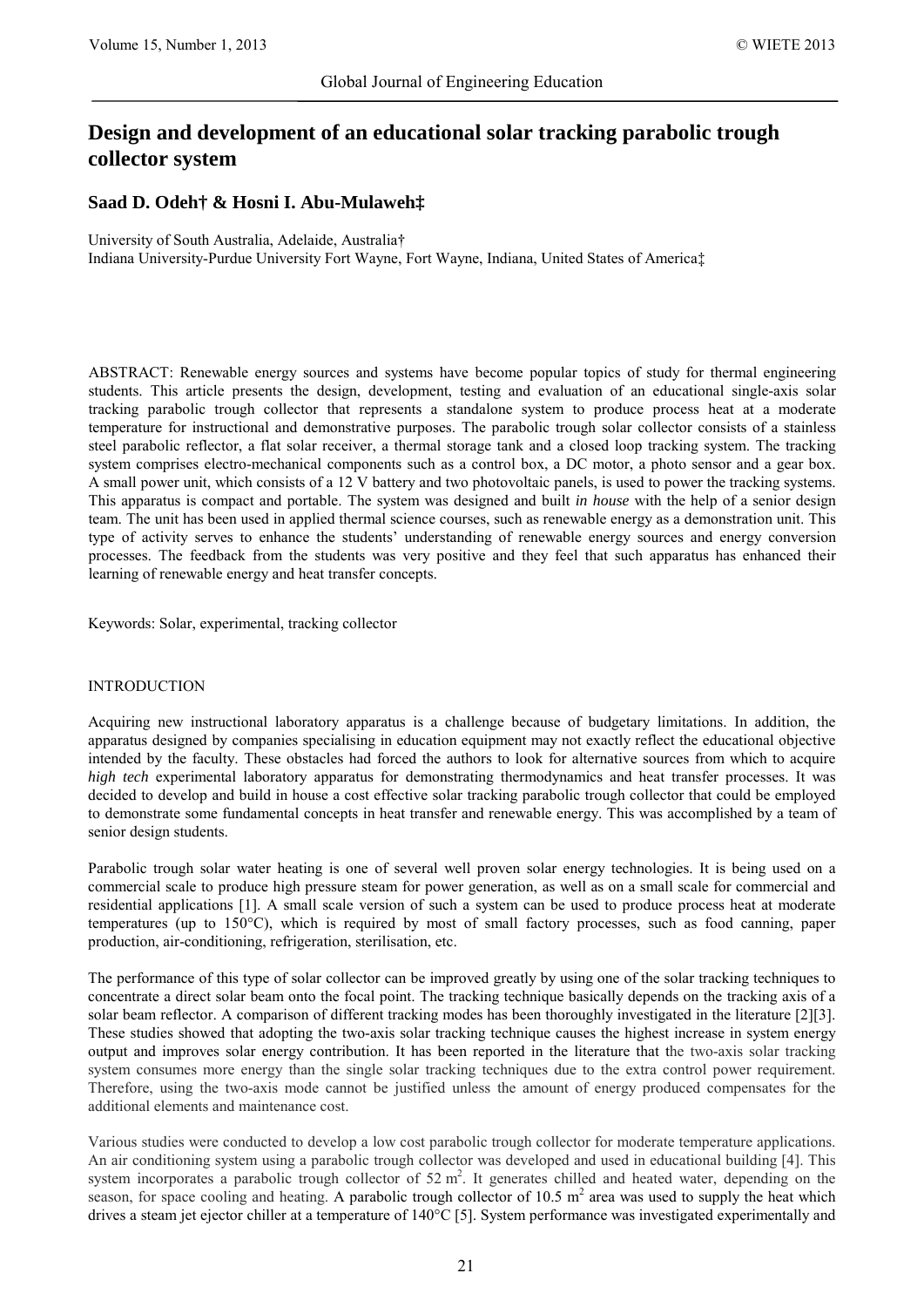the results showed that collector efficiency may vary between 30-60%, depending on system load and operation conditions.

Odeh et al reported a design of a single solar tracking axis parabolic trough collector suitable for moderate temperature applications in remote area [6]. The proposed design was based on selecting locally available materials that can achieve the required level of collector performance. In this article, the authors extend the work of Odeh et al by developing, testing and evaluating the design of single solar tracking axis parabolic trough collector that was reported by Odeh et al [6]. The system is designed to be self-powered and operate for moderate heat load applications with minimal supervision in a remote area.

# PARABOLIC TROUGH COLLECTOR AND SOLAR TRACKING METHODOLOGY

The selection of tracking axis configuration is based on load profile, site latitude and solar irradiation. To show the effect of tracking technique on the amount of incident solar irradiation, four major tracking configurations were examined: North-South (N-S) tracking axis, East-West (E-W) tracking axis, two-axis tracking, and azimuth tracking axis. Daily average solar irradiation was generated using the RETScreen International irradiation data bank [7] and used to plot the incident irradiation on these tracking configurations for two extreme irradiation sites (cold/wet and hot/arid climate) as shown in Figure 1.

The figure clearly shows that for the given latitudes the two-axis tracking mode provides the maximum solar irradiation. However, in the cold/wet climate at latitude 45° the difference between the three solar tracking configurations (N-S axis, two-axis and azimuth axis) is not significant, specially, between the fourth and eighth months. The small increase in collector annual input solar energy in the two-axis tracking mode may not justify the increase in the capital and running costs due to the use of an extra tracking motor system. Contrary to this, in the case of hot/arid climate (latitude 25°) significant differences in solar irradiation between the solar tracking configurations can be reported in most of the year.

Parabolic trough collectors usually track the sun with one degree of freedom using the E-W axis or the N-S axis. Solar tracking by these modes maintains the plane of a solar beam so that it is always normal to the collector aperture. Thus, the solar beam from different points of the parabolic trough-reflecting surface is collected on the focal line receiver.



Figure 1: Daily average incident irradiation on a surface of different tracking axis configurations; a) cold/wet climate, latitude 45°; b) hot/arid climate, latitude 25°.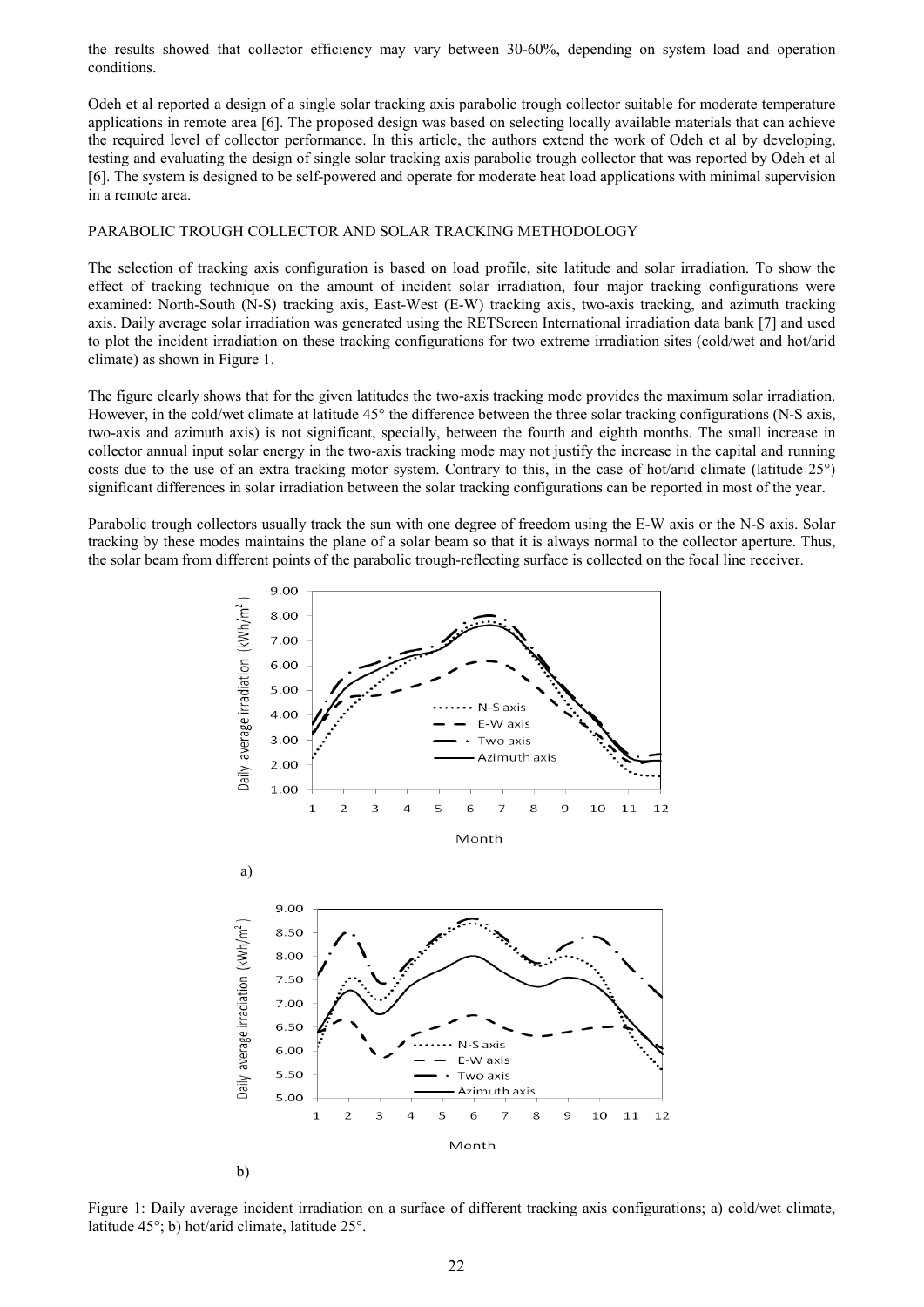#### PARABOLIC COLLECTOR SYSTEM DESIGN

An inclined single axis tracking parabolic trough collector was designed to generate hot water or steam at a pressure close to ambient. The parabolic collector system consists of four main parts: a parabolic trough reflector, a solar receiver, a power supply, and a tracking control and mechanism.

#### Parabolic Trough Reflector

A parabolic steel frame with an aperture width of 1.8 m, rim angle  $(\emptyset)$  of 74°, focal line of 2 m and focal point length (*f*) of 0.6 m was used. The type of reflecting surface used in this study was  $0.0005 \text{m} \times 2 \text{m} \times 1 \text{m}$  stainless steel sheet type (430) BA). The sheet has enough flexibility to adopt the shape of the parabolic steel frame. This frame was constructed from steel trusses, as shown in Figure 2, to withstand the effect of wind force and any deformation in the shape of the parabola that might occur. The two stainless steel sheets were connected to the frame from its edges by sliding them inside 3 cm grooves at the edge of the frame. Total frame mass including the reflecting surface was approximately 70 kg. This frame configuration allows the testing of different reflecting surfaces. This design can be implemented and produced in a university workshop and does not require special high technical equipment in producing the reflecting surface parabola.



Figure 2: Parabolic steel frame.

Solar Receiver

The width of the receiver is estimated from the width of the solar flux pattern in the focal line. This can be estimated by evaluating the width of the image reflected by each segment on the parabola. Total flux  $(W/m<sup>2</sup>)$  on the focal line can be evaluated by segmenting the parabolic reflector and evaluating the reflected solar energy of each segment:

Total flux = flux (1) + flux (2) + ... + flux (n) = 
$$
\sum_{i=1}^{n} flux(i)
$$
 (1)

$$
flux (i) = \begin{bmatrix} {^{(l_b/}}_n) \\ w_{img} {^{L_r}} \end{bmatrix}
$$
 (2)

where *n* is the number of reflector segments, *i* is the segment number,  $I_b$  is the solar energy collected from each segment (Wh) and  $L_r$  is the receiver length (m). The image width,  $W_{img}$ , depends on the segment number or local rim angle,  $\mathcal{O}_{ri}$ , of the parabola and was evaluated by the method reported by Duffie and Beckman [8]. To evaluate the flux pattern  $(W/m<sup>2</sup>)$  in the focal point of the parabola, the accumulation of flux from all parabola segments has to be considered. Therefore, at any distance from the focal point:

$$
flux pattern = L_r. (flux (i)W(i) + flux (i + 1)W(i) + \dots + flux (n)W(i)) = \sum_{i=1}^{n} flux (i)
$$
 (3)

In general, solar flux pattern at different distances from the focal point can be evaluated by:

$$
pattern(i) = \left[\sum_{i}^{n} flux(i)\right] \cdot \left[W(i) - W(i-1)\right] \cdot L_{r}
$$
\n(4)

Solar flux pattern is generated at different beam incident angles using Equation (4). Odeh et al reported that solar flux decreases as one moves away from the receiver centre [6]. The deviation of the beam incident angle from the normal produces a significant reduction in solar flux and an increase in the maximum width of the solar image. Based on that, Odeh et al concluded that the receiver width must be around 6 cm to intercept all solar images during low solar elevation angle hours [6]. The receiver unit consists of a copper tube 2 m long, with a diameter of 2 cm that is fixed on a 6 cm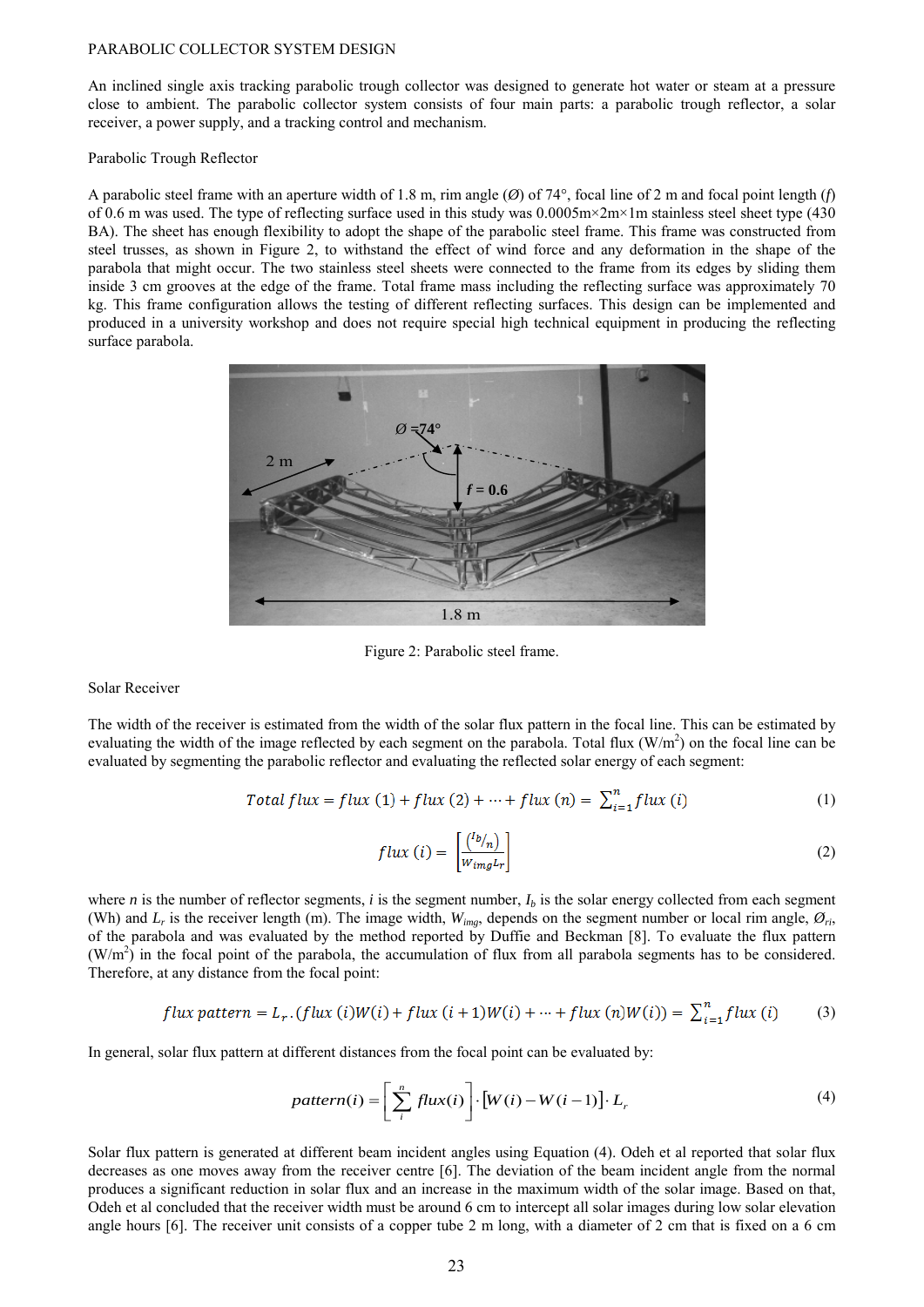wide and 2 m long copper sheet. Both the copper tube and copper sheet are sprayed with a black coating. The receiver tube is inserted inside a rectangular casing insulated from the back and covered from the front with a single glazed opening, as shown in Figure 3. The receiver unit is mounted at the focal line using the adjustable supports on the two sides.

Thermal Storage Tank

Energy collected in the receiver unit is transferred to a thermal storage tank by circulating heat transfer fluid in a closed loop. To select the right size of thermal storage tank, a method developed by Odeh and Morrison for parabolic trough solar collector was adapted [9]. Solar energy contribution (or solar fraction) increases with the ratio of storage tank/collector area to its optimum value at 15 ( $1/m<sup>2</sup>$ ). Considering the collector aperture area (3.6 m<sup>2</sup> in this study), the optimum size of the thermal storage tank is around 54 litre. The thermal storage tank, shown in Figure 4, is a coil heat exchanger tank with outer surface insulation covered by metal drum. The tank, which is mounted on a stand next to the collector consists of a copper tube coil immersed in a water tank, a pressure gauge, a temperature measurement probe and a 40 W DC water pump is used to circulate the working fluid (distilled water) between the receiver and thermal storage tank heat exchanger coil.



Drain Temperature probe valve eceiver support Return to receiver

Figure 4: Thermal storage tank configuration.

Control and Power Supply System

A closed loop control system was designed to track the sun around the N-S axis. This system consists of a DC motor, a speed reduction unit, a photo resistance sensor unit and a controller. Two photo resistances ( $R_R$  and  $R_L$ ) are located on either side of the parabolic reflector. When the solar beam plane is normal to the aperture of the collector, the two resistances must have almost equal resistance. A slight change in the sun's position will cause different beam intensity on the photo resistance and, thus, different resistance. The photo resistances are used as part of a Wheatstone bridge circuit to give zero voltage when the radiation plane is normal to the aperture area of the reflector (sun in centre of the parabola). If the incident angle changes, the sensors give a voltage proportional to that change. The controller amplifies this voltage and sends a signal to the motor to track the sun by keeping Wheatstone bridge output voltage equal to zero.

Two 10 W silicon photovoltaic modules (Sinopuren) were used to charge 12V/70 Ah battery needed to drive the DC motor, control components and a DC closed loop HT water pump. The PV modules shown in Figure 5 were fixed on the tracking frame to improve PV cell efficiency by minimising solar incident angle. Having this type of power supply, the system can operate independently and off the grid. The selection of the PV and the battery sizes were based on the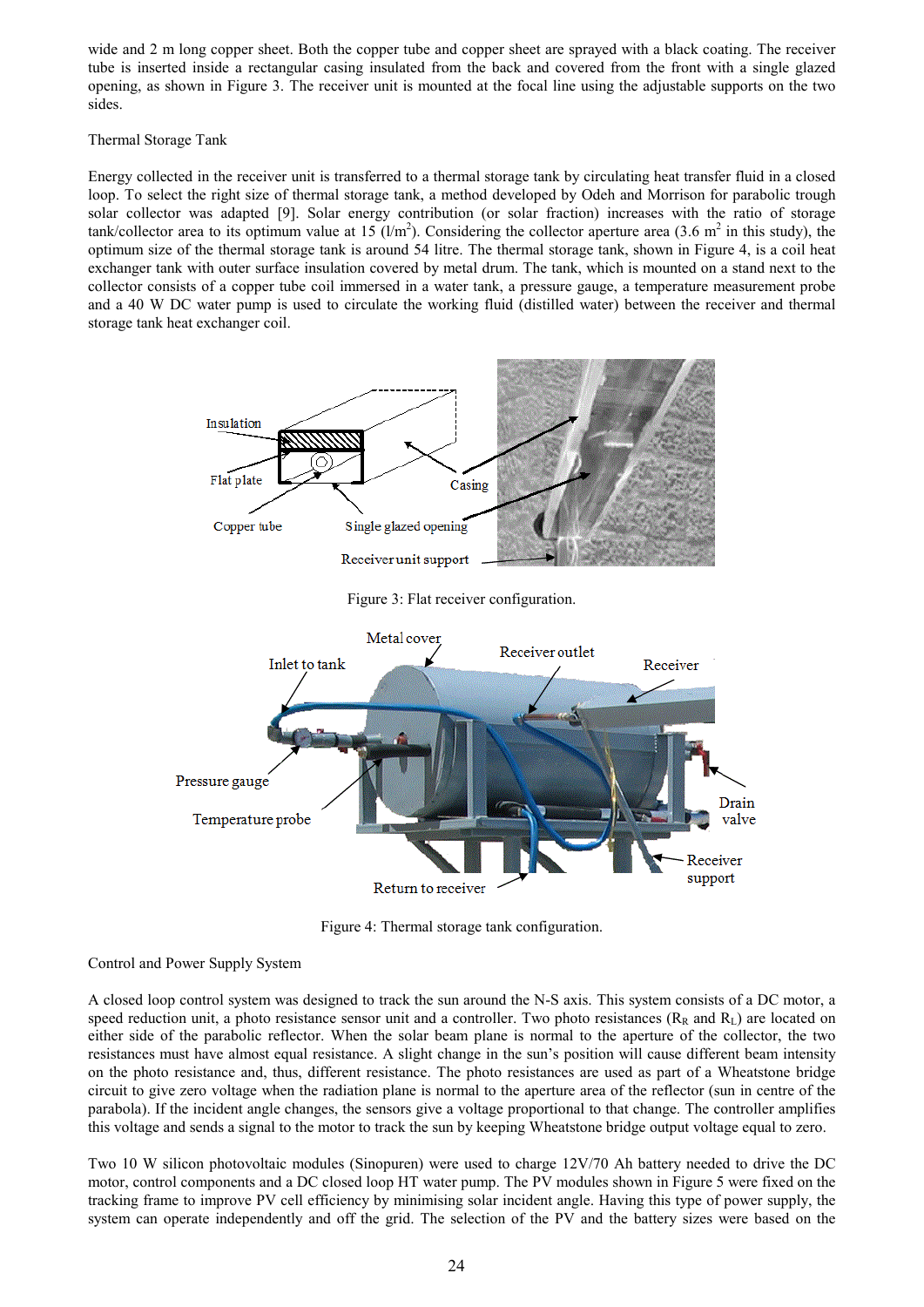power required by the control system and DC water pump. The required motor torque was estimated experimentally to be 100 Nm. Based on this torque, a 12 V motor unit of 0.75 RPM was found suitable for the tracking mechanism. A sprocket and chain system was used to connect the motor unit with the main tracking shaft as shown in Figure 5. The motor power consumed during system operation was measured to be 2.2 W.



a) Motor, sprocket and chain system. b) Two 1.8 W silicon PV modules.

Figure 5: Tracking motor mechanism with a PV power unit mounted on a tracking shaft.

The control system is capable of achieving tracking shaft radial displacement between 0.1 to 0.3 degree/minute. This solar tracking resolution covers the maximum change in solar elevation angle (0.20 degree/minute) during a typical day, as shown in Figure 6.



Figure 6: Change of solar elevation angle during a typical day.

#### SYSTEM TESTING

Figure 7 presents the testing platform of the parabolic solar collector that was developed and constructed in house. The platform allows the flexibility of different outdoor tests, as well as different tracking axes (N-S or E-W axis). The system working fluid (oil or distilled water) inside a closed loop pipe transfers the heat to the storage tank via a tube coil heat exchanger. The storage tank height is adjustable to allow the study of natural circulation effect of the working fluid (i.e. thermosiphon). A DC pump arrangement is adopted to allow for forced circulation of the working fluid.

To validate the experimental setup, a thermal performance test of the trough solar collector was carried out during a clear day. The test was conducted with open loop water flow (the exit water does not return to the thermal storage tank) to achieve constant water inlet condition. Figure 8 shows the variation of both the solar collector efficiency and the solar irradiation with time. The water flow rate is 0.0233 kg/s. The solar collector efficiency is at noon, which does not consider the loss in solar radiation in morning and evening hours due to the increase in incident angle. It can be concluded that the average efficiency of the collector is about 60%. This value is considered acceptable if one compares it with advanced collector efficiency (60-67%) currently used in solar thermal applications [2].

Another test was also carried out in order to investigate the tracking sensitivity test during a cloudy day. The result of this test is presented in Figure 9. It is clearly shown by motor steps that the tracking system can follow the sun although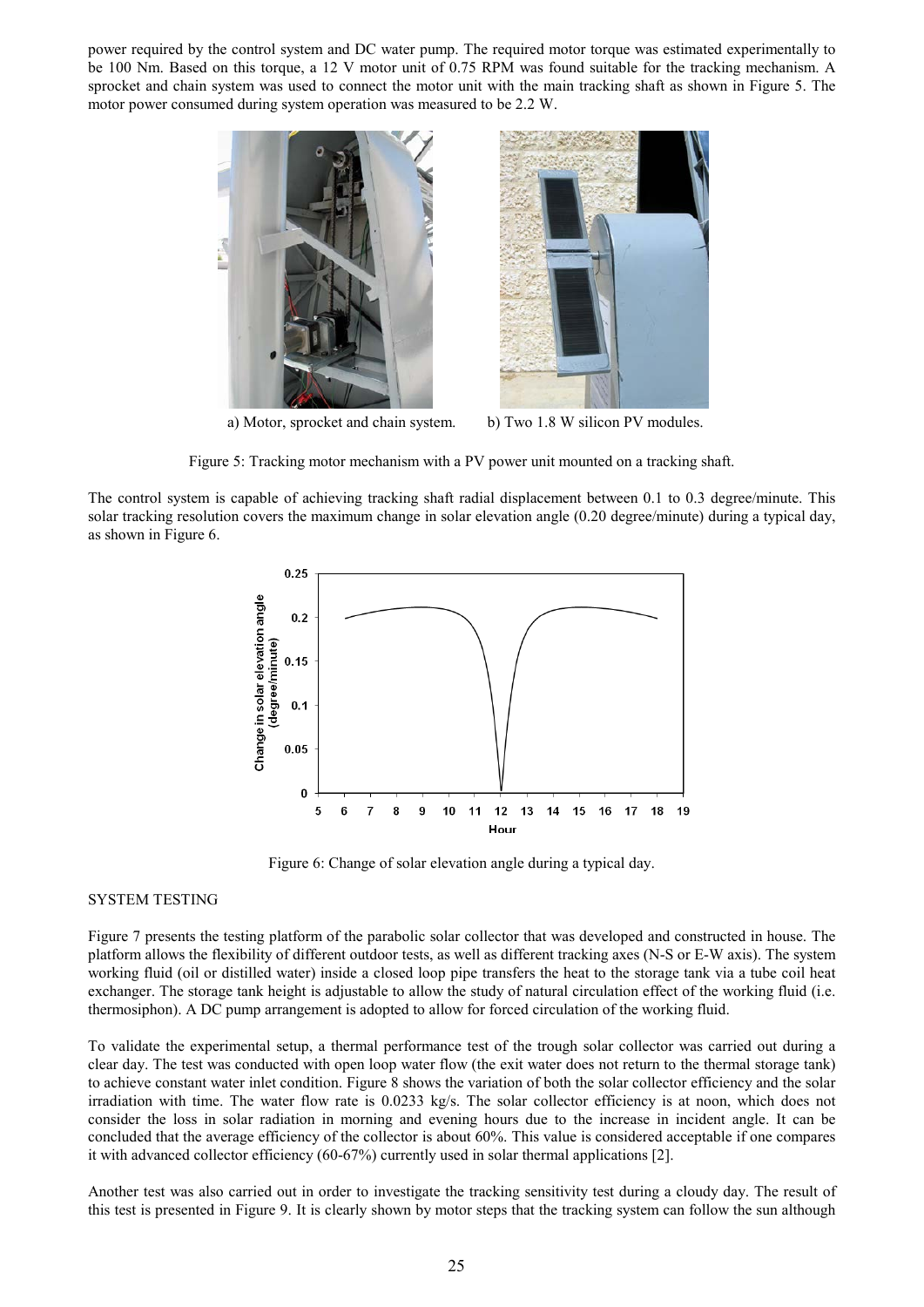there is reduction in irradiation due to cloud patches. This type of tracking allows the operation of the set up during a day of unsteady weather conditions as well.



Figure 7: Test platform operating in a sunny day.



Figure 8: Collector performance during noon hour, working fluid is water,  $\dot{m}_w = 0.0233$  kg/s, N-S tracking axis.



Figure 9: Solar tracking sensitivity during a cloudy day.

## EDUCATIONAL BENEFITS

This project provided the opportunity to senior mechanical engineering students to work on a *real world* engineering problem. A team of senior design students was assigned to this project. They applied the science and engineering knowledge learned in previous classes. The project spanned two semesters. In the first semester, they defined the